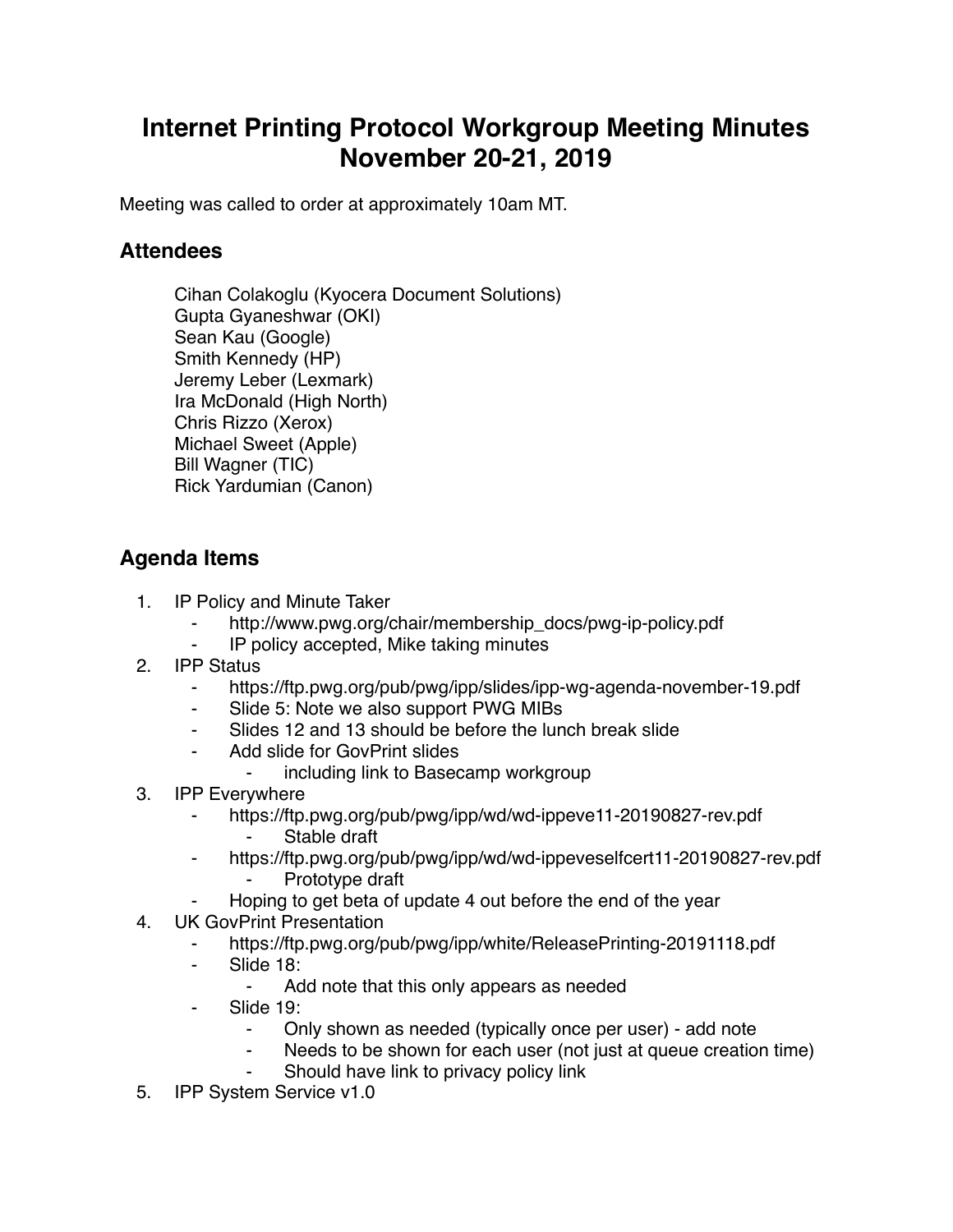- ⁃ https://ftp.pwg.org/pub/pwg/ipp/wd/wd-ippsystem10-20191022.pdf
- ⁃ Stable draft
- PWG Formal Vote ends December 22, 2019
- ⁃ Have quorum (6 votes, all yes, with some editorial comments)
- ⁃ OpenPrinting wants to do a GSoC project to bring in scanning and other services
- Q: What about cloud printing?
	- A: IPP System + IPP INFRA provide everything needed
	- But may want slides or a white paper or section in Job Accounting to provide the details of how to implement a cloud solution using IPP System + IPP INFRA
- 6. IPP Enterprise Printing Extensions v2.0
	- https://ftp.pwg.org/pub/pwg/ipp/wd/wd-ippepx20-20191010-rev.pdf
	- ⁃ Resuming at section 4.4
	- ⁃ Section 4: Title should be "model"
	- Section 4.x:
		- ⁃ Add tables of relevant attributes for each feature
	- ⁃ Section 4.4:
		- ⁃ Reword slightly to note that "job-password-action" is optional
	- ⁃ Section 4.5:
		- Line 531: lowercase feature
	- Section 5 should "New Attributes"
		- ⁃ Subsections for operations, job template, etc.
	- Section 5.1:
		- Use CONDITIONALLY REQUIRED with second sentence saying that Printers that support X feature MUST support this attribute
		- ⁃ Lines 570-571: Make this a reference to the "new semantic for existing operations" subsection on Create-Job, Print-Job, and Print-URI for the job-password-xxx attributes
		- Line 576: "so that THE new copy"
	- Section 5.2:
		- ⁃ Lines 588-589 (hold-job): Drop everything after first sentence, say this value MUST be supported.
		- ⁃ Update PWG5100.11 reference to include year (prior version of this spec)
		- No job-password-action-default must support 'hold-job' and that is the default if not specified for backwards-compatibility
		- Rename "process-and-retain" to "process-job", mention job retention until the user enters the password or the adminconfigured retention time expires.
		- Drop 'retain-only'
		- ⁃ Add a note about why the default is always 'hold-job' (for backwards compatibility)
		- Do some cleanup here
	- Section 5.3:
		- Consensus is to drop name syntax
		- ⁃ Make note of it in the Changes section, and here.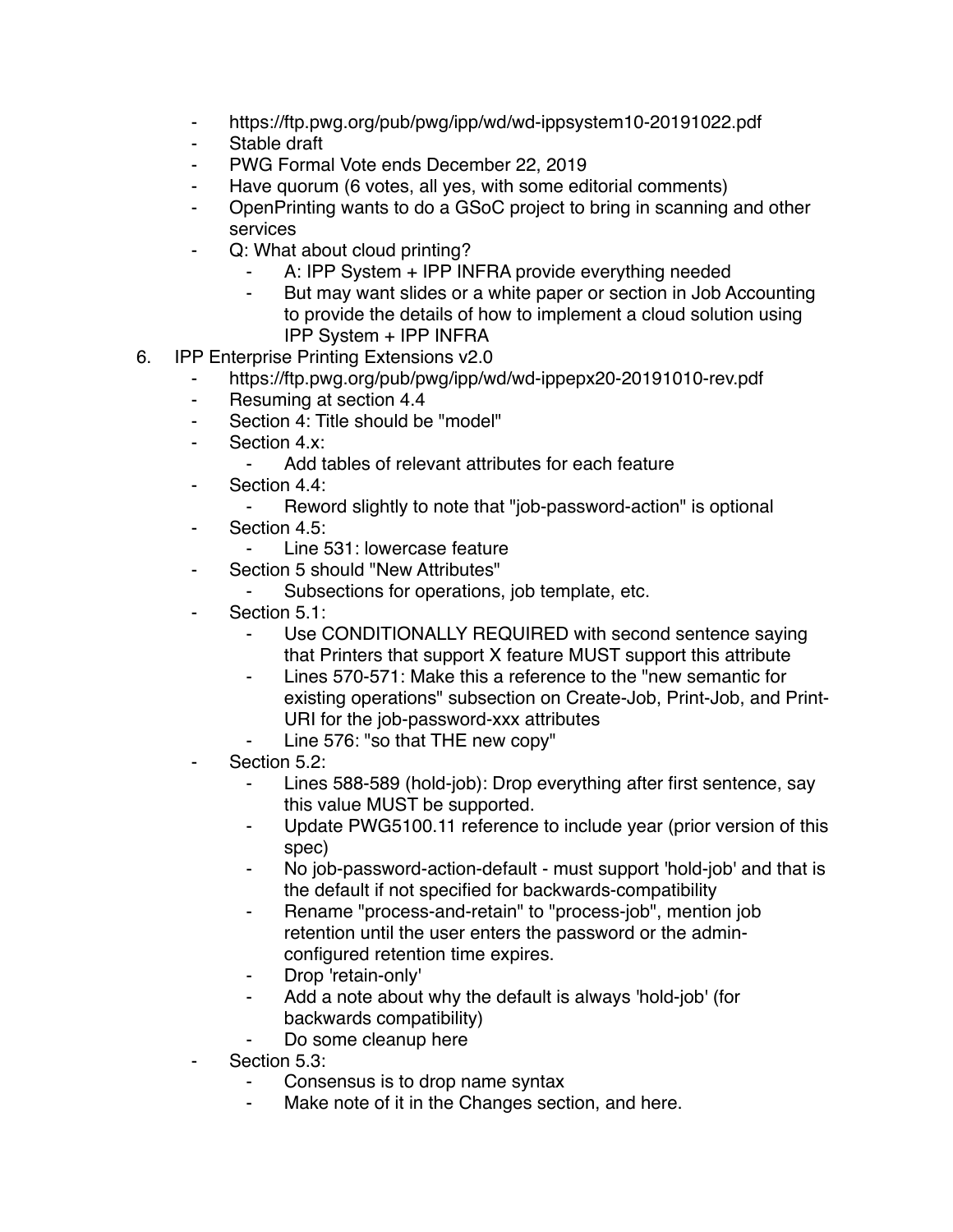- ⁃ Section 6.2:
	- ⁃ Consensus is to drop job-pause-after
- Section 6.5: "job-storage" make this an operation attribute, copied to Job Status attribute of same name
- Section 6.6:
	- Lines 674-677: Don't put job-password in proof-print-supported job-password is an operation attribute and wouldn't be included in the proof-print collection
	- Maybe specify "proof-print" in Get-Printer-Attributes to get the filtered job-password-supported value when proof-print is requested
		- printer-get-attributes-supported lists which attributes are used for filtering Get-Printer-Attributes responses
- Section 6.6.x: "This REQUIRED member attribute"
- Section 6.6.1:
	- Line 684: The range of allowed values is reported in the proof-printcopies-supported attribute.
	- Note legacy usage of 0 copies for performing simple job storage, use new method going forward (with reference to 5100.11-2010)
- Section 7.1:
	- ⁃ "job-storage" contains a copy of the operation attribute of the same name
- Section 8.3:
	- Drop definitions, reference job-password-action operation attribute and section, printer MUST list 'hold-job'
- Section 8.4:
	- ⁃ "specifies which cryptographic hashes" instead of "encryption methods"
		- ⁃ Probably make the same changes to the "job-passwordencryption" operation attribute definition
	- Table  $2^{\cdot}$ 
		- ⁃ Keep 'none' since most passwords are simple 4-6 digit PINs and printing happens over a security connection by default these days. But add a note to only use over TLS with simple PINs
		- Add new note for sha (not clearly specified in 5100.10-2010)
		- Add "deprecated" to 'md' values
		- Drop "The encryption method uses the" from each item
	- ⁃ "Secure Print" needs to be fixed
- ⁃ Sections 8.5, 8.6, 8.7:
	- Fix references (part of this spec)
- Global: Look for "section XX"
- ⁃ Section 8.9: Delete
- Section 8.14:
	- ⁃ Update job-password support to use Get-Printer-Attributes filter (a la proof-print), move to job-storage section
	- ⁃ "This CONDITIONALLY REQUIRED attribute lists the supported member attributes of the "job-storage" operation attribute. Printers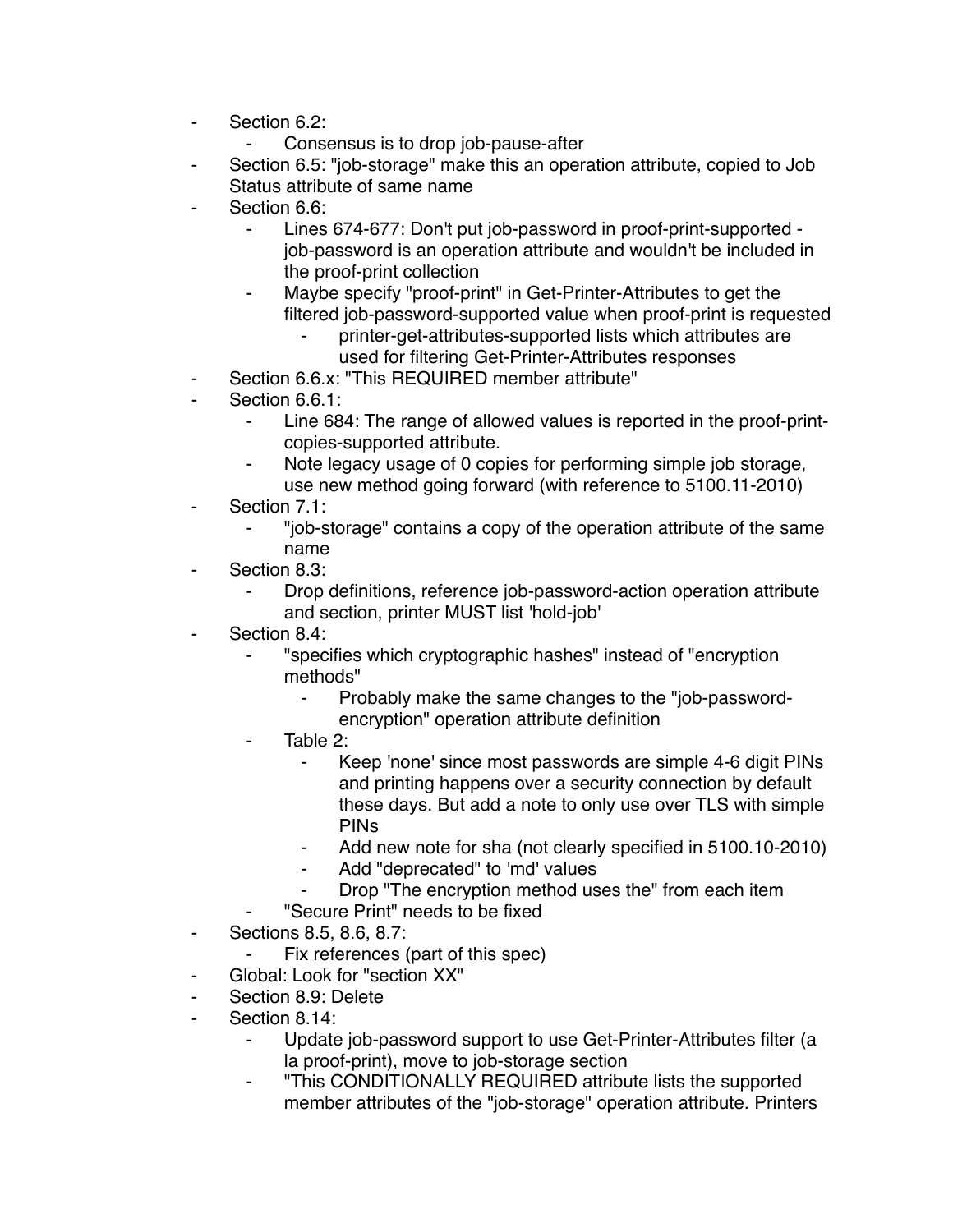that support Job Storage MUST support this attribute."

- Q: Doing filtered Get-Printer-Attributes seems awkward
	- A: Having additional attributes hard to scale, but maybe if there is a serious need
	- ⁃ Filtered also works for Get-User-Printer-Attributes
- Q: proof-print is a Job Template and not an operation attribute?
	- A: Can't change it for backwards compatibility reasons
	- Note this in the definition normally not settable after Job Creation
- Section 8.19:
	- This CONDITIONALLY REQUIRED... Printers that support Proof Print MUST support this attribute.
	- Drop talk of job-password
- Global: CONDITIONALLY REQUIRED for all attributes based on features.
- ⁃ Section 9.x: Add job-password-action
- Section 9.2:
	- ⁃ Allow job-password-xxx in Validate-Job, but note that the values are thrown away, do not return in unsupported attributes
	- Add a note here about change from 5100.10-2010
	- Add to changes in v2.0
- Section 10.1:
	- Turn into a list and include CONDITIONAL CONFORMANCE terminology per feature
- Section 10.2:
	- Keep 'owner-authorized' reword to be clear that Job Creation MUST be authenticated, Release-Job MUST be authenticated or release at Printer console MUST be authenticated (e.g. ID card, etc.)
- Section 10.3:
	- Lowercase feature
	- ⁃ Don't use "existing values"
	- ⁃ Move second paragraph to section 4.x where the semantics of job storage are defined
	- ⁃ New values are CONDITIONALLY REQUIRED for printers that support Job Storage
	- Reword a bit...
	- Table 8 should be in section 4.x
- Section 10.4:
	- ⁃ Drop "and which-jobs-supported"
	- Use CONDITIONALLY REQUIRED for values corresponding to a feature
	- ⁃ Sort keywords by name
	- Lines 923-924: Move to section 4.x
- Section 11.1:
	- ⁃ Drop sheet-collate
	- ⁃ Drop pages-per-subset
	- ⁃ job-save-disposition feature has been made obsolete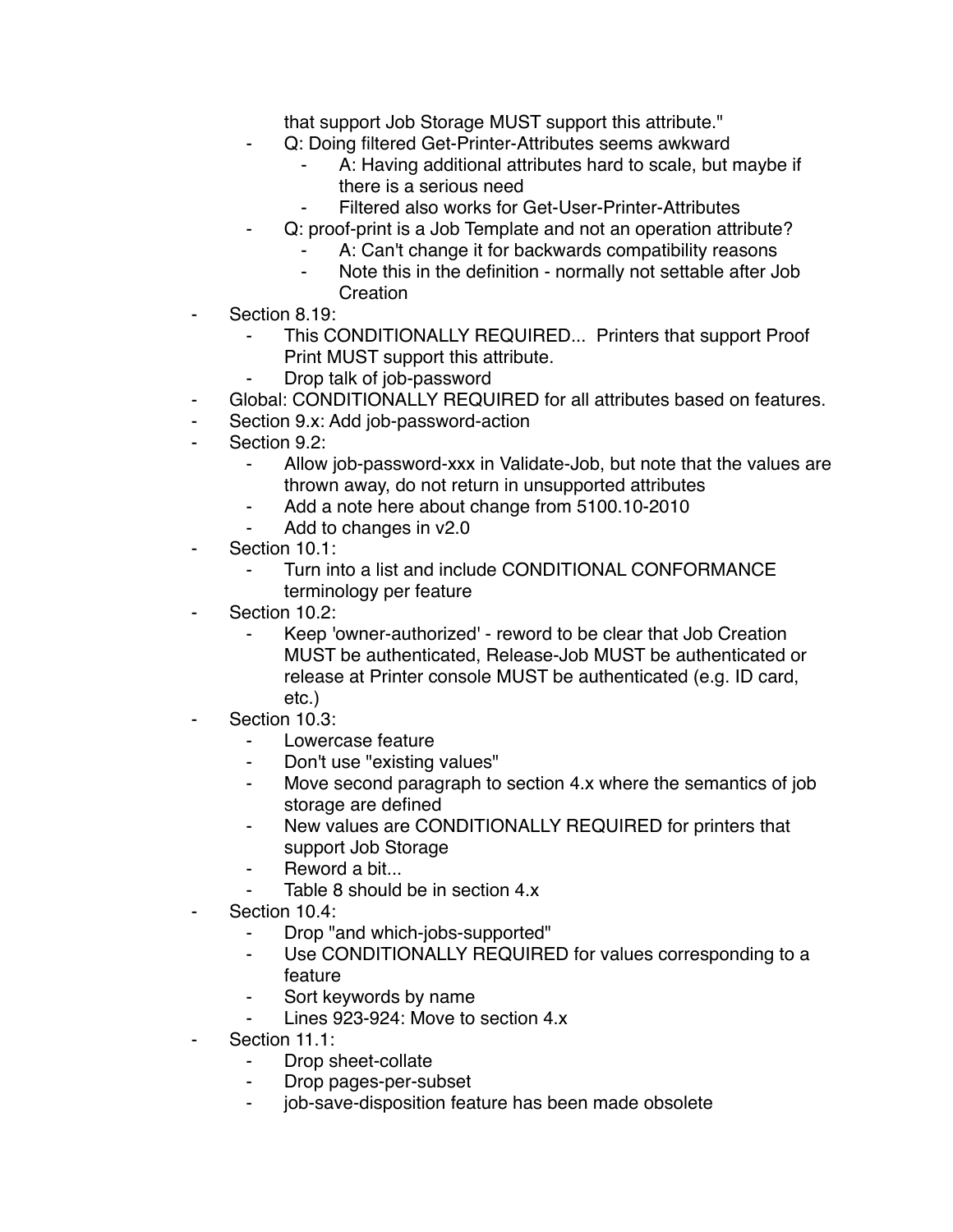- Also include all job-save-xxx and save-xxx attributes (-supported, -default)
- Add pdl-init-file-xxx to obsolete attributes
- Reference to 5100.11 should include year
- ⁃ Section 11.2: Drop explanation column, all are obsolete because the feature from 5100.10-2010 has been made OBSOLETE.
- Section 11.x: "Table N lists the ??? defined in [PWG5100.11-2010] that are OBSOLETE"
- Global: References to PWG 5100.11 should include year (as an informative reference to old JPS2)
- Section 12.x:
	- ⁃ Just two subsections for Printer and Client conformance, with a list of absolute requirements followed by the conditional requirements for each feature
- ⁃ Section 13:
	- Drop mention of Unicode in XML
	- ⁃ Maybe just copy from the latest template?
- Section 16.1:
	- Drop RFC2119 (already have BCP14)
	- ⁃ Maybe drop other PWG5100.x specs (check for references)
	- ⁃ Drop RFC3382
	- ⁃ RFC 3629 needs to be STD63
	- Cleanup all references
- Section 16.2:
	- ⁃ Add year to 5100.11
	- Cleanup unnecessary references.
- 7. IPP Production Printing Extensions v2.0
	- ⁃ https://ftp.pwg.org/pub/pwg/ipp/wd/wd-ippppx20-20190923-rev.pdf
	- Section 5.1.3:
		- Q: What about queuing and nesting?
			- A: Would need a new keyword
			- ⁃ 'tile'? to automatically tile to minimize media usage (typically for roll-fed), which is the semantics of the old HP/GL-2 plotter functions
			- Printers can merge Jobs using 'tile' to further optimize roll usage
	- ⁃ Section 5.1.5:
		- ⁃ Table 6: REQUIRED, not MUST, RECOMMENDED, not SHOULD
	- Just waiting on a prototype to advance to stable status
- 8. IPP Driverless Printing Extensions v2.0
	- https://ftp.pwg.org/pub/pwg/ipp/wd/wd-ippnodriver20-20191121-rev.pdf
	- ⁃ Global: Input-Document should just be Document or Document data (no new definition)
		- ⁃ Do we even use Input-Document anywhere?
	- ⁃ Global: Input-Page should be Input Page, copy definition from RFC 8011
	- Global: Output-Document should be Set, copy definition from RFC 8011
	- ⁃ Global: Output-Page should be Impression, copy definition from RFC 8011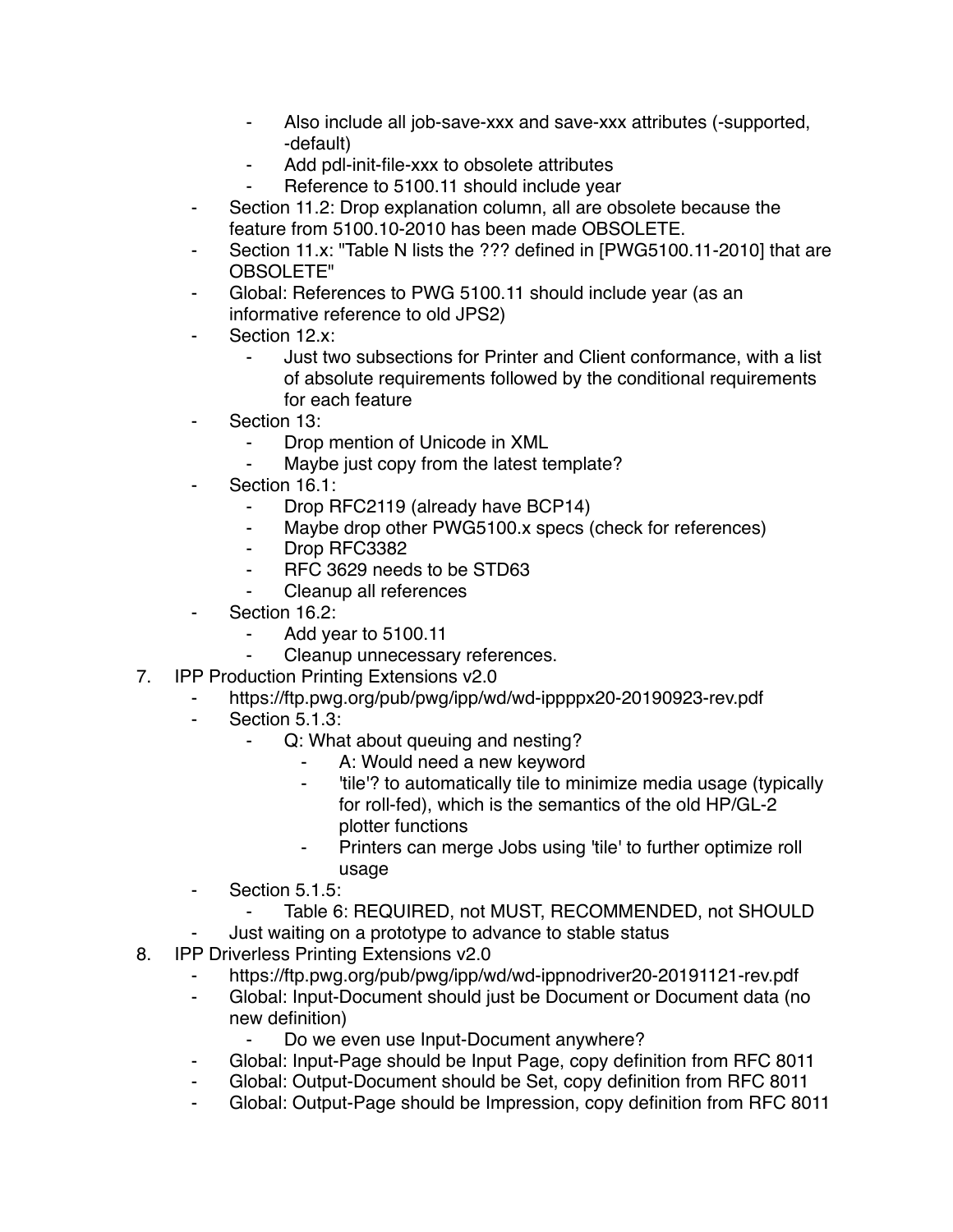- Section 2.4:
	- Line 293-294: Fix capitalization
	- Fix Input-Document (Document), Input-Page (Input Page), Output-Document (Set), and Output-Page (Impression)
- Q: Should we remove the paid imaging service attributes from this specification and add to an update of Transaction-Base Printing
	- A: Probably, consensus is to do an errata update of the TRANS spec
	- Action: Mike to add printer-charge-info-xxx attributes to a new draft of TRANS
- Section 3.1:
	- ⁃ Line 425: Drop "Printer Description" from the localization item
- Section 3.2.x:
	- ⁃ Drop any paid printing use cases
- ⁃ Section 4.2:
	- Remove GUPA reference
	- Q: Should GUPA be added to this spec or in EPX?
		- A: Consensus is to add to EPX while we have that spec open
- Section 4.4:
	- ⁃ "A supporting Client CAN retrieve these resources"
	- ⁃ Add colon to "http"
	- ⁃ "the protocol IDENTIFIED by the URI's scheme..."
	- ⁃ Use Printer Resident
	- Also firewalls and other Client security software may block access on other ports (e.g. port 631 is allowed but port 80 is not)
	- Should return the actual URI, not something that will be redirected
- Section 4.5:
	- Add ICC Color Profile International Registry http://www.color.org/ registry/index.xalter to references and mention it here
- Section 4.6:
	- ⁃ Put OS references right after the names.
- Section 6.1:
	- ⁃ document-password should be CONDITIONALLY REQUIRED for printers that support PDF
	- identify-actions should be CONDITIONALLY REQUIRED for printers that support Identify-Printer
- ⁃ Section 6.1.1:
	- ⁃ Copies to Job and Document Status attributes (read only)
- ⁃ Global: Change JPS3ABNF reference to ABNF
- ⁃ Global: document-metadata is a read-only attribute, put it in a Status subsection
- Section 6.1.2:
	- ⁃ Drop OpenXPS and ECMA388 references
- ⁃ Section 6.1.4:
	- This CONDITIONALLY REQUIRED operation attribute.
	- Move MUST to second sentence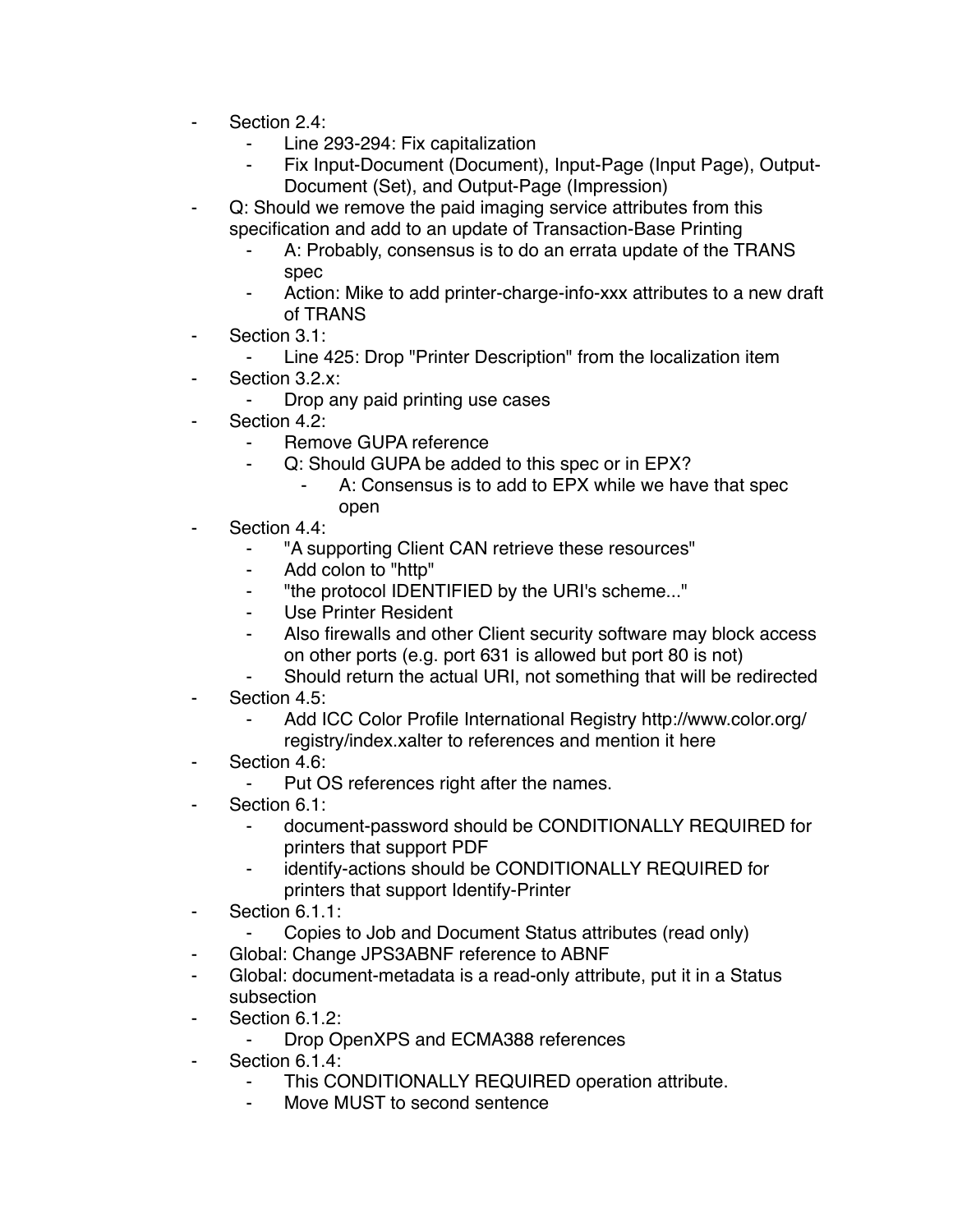- Stopped at section 6.2
- 9. IPP Encrypted Jobs and Documents v1.0
	- ⁃ https://ftp.pwg.org/pub/pwg/ipp/wd/wd-ipptrustnoone10-20190418-rev.pdf
	- Deferred to a future meeting
- 10. Job Accounting with IPP v1.0
	- ⁃ https://ftp.pwg.org/pub/pwg/ipp/wd/wd-ippaccounting10-20191022-rev.pdf
	- ⁃ Q: What is "tighter security"?
		- A: Client validation of TLS certs hosted by Printer
		- ⁃ Must be CA-signed, use a site root, etc.
		- ⁃ Also Printer trust validation of Client
		- Not about attestation of client-supplied values
		- ⁃ Focus on documenting the scope of things, not provide specific policy best practices
		- ⁃ Concern about self-signed certs is Trust On First Use (TOFU) race/ validation issues
	- Section 3.1.x:
		- ⁃ Add a subsection for authentication/authorization/access-control
		- Add a subsection for TLS X.509 cert policies
	- Section 3.2.x:
		- Add a subsection for failed AAA
		- Add a subsection for failed TLS validation
	- ⁃ Q: Do we have a way to have the printer send a code back to the client for printing?
		- ⁃ A: Billing/Account ID is there, nothing for a one-time passcode
		- ⁃ Law office each associate has an identifier (separate from authenticated user)
		- ⁃ Maybe expand 3.1.5 to include both accounting user ID and account/contract ID
		- Highlight use of job-account-id and job-accounting-user-id in addition to authenticated user identity
	- ⁃ Make sure to reference IETF RFCs on TLS
		- ⁃ Ira has a list
	- Section 3.3:
		- ⁃ Add definition of user account configuration and requirements
	- Section 4.3:
		- Title: Job Creation Requests and Required/Recommended **Attributes**
		- Q: Does a Client have to do anything with requested attributes?
			- A: No, but the idea is to provide a way for the client to intelligently work with the printer
	- Global: Explicit Consent, not Informed Consent
	- Section 4.4:
		- Fix title
		- ⁃ Fix figure 1 (bad rendition of dialog), add privacy policy link, Explicit Consent Dialog
		- Add a SHOULD for the Client to only show this once (or after any any changes) per user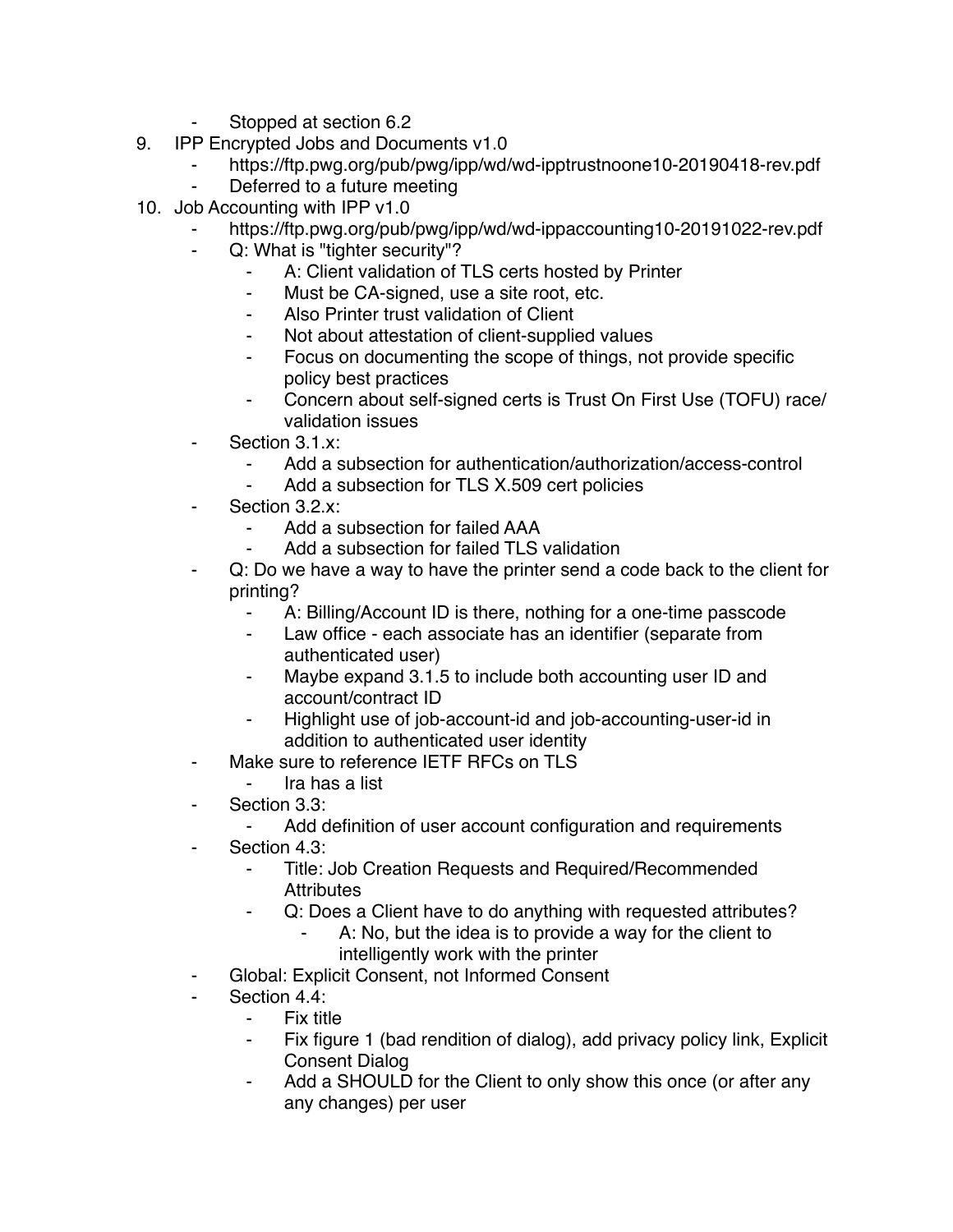- Q: What about job template attributes that are recorded (media, duplex, etc.), how should those be reported?
	- A: Not sure, doesn't fit with mandatory or requested
	- ⁃ Chris: printer-attributes-collected?
	- ⁃ Bill: We've never really tackled this sort user interaction before
	- ⁃ Might also just be talked about in the privacy/data retention policy?
	- ⁃ Line 231 MUST vs. SHOULD vs. can?
	- Keep talking about this in the future
- Section 5.1.1:
	- Q: What about job-originating-user-xxx, authenticated identity?
		- A: Need to talk more about this
		- ⁃ Authentication is implicit consent (you entered the credentials, chose the certificate, etc.)
		- requesting-user-name would need explicit consent
	- ⁃ Q: How are these values configured?
		- A: Configured manually by site administrator or provider
		- Add discussion to section 4
		- Q: Did we have something like this in SM?
			- ⁃ A: Don't recall
- ⁃ Q: Do we want an ipp-features-supported value of 'accounting' for this?
	- A: Maybe, talk about it more
- ⁃ Q: Do we want to talk about clients needing to reconfigure if the print service config changes?
	- ⁃ A: Yes, absolutely
	- ⁃ Add a use case and then talk about it in section 4
- Stopped at section 6
- 11. 3D Printing Liaison Status
	- America Makes
		- ⁃ New web portal we need to get setup on
		- $ISO:$ 
			- ISTO has requested a no-fee membership from INCITS, just waiting for the final approval
			- Paul has been invited to be an editor
	- $3D$  PDF:
		- ⁃ Need to get liaison setup, should be relatively easy because they are also an open standards body
		- ⁃ 3D PDF Consortium go to FAQ http://3dpdfconsortium.org/ resources/ and Membership Fees/Info http://3dpdfconsortium.org/ membership-info/ no visible mention of liaisons w/ other SDOs
	- ⁃ 3D Concrete
		- Could have several hundred participants!
			- ⁃ Might hit some WebEx limits...
		- Lots of research on concrete formulations and not necessarily delivery
		- ⁃ Some printers are 6-axis (X,Y,Z position and rotation)
			- Defined an extension of G-Code for this called RapidCode
			- ⁃ Q: Should they use the PWG safe g-code MIME media type?